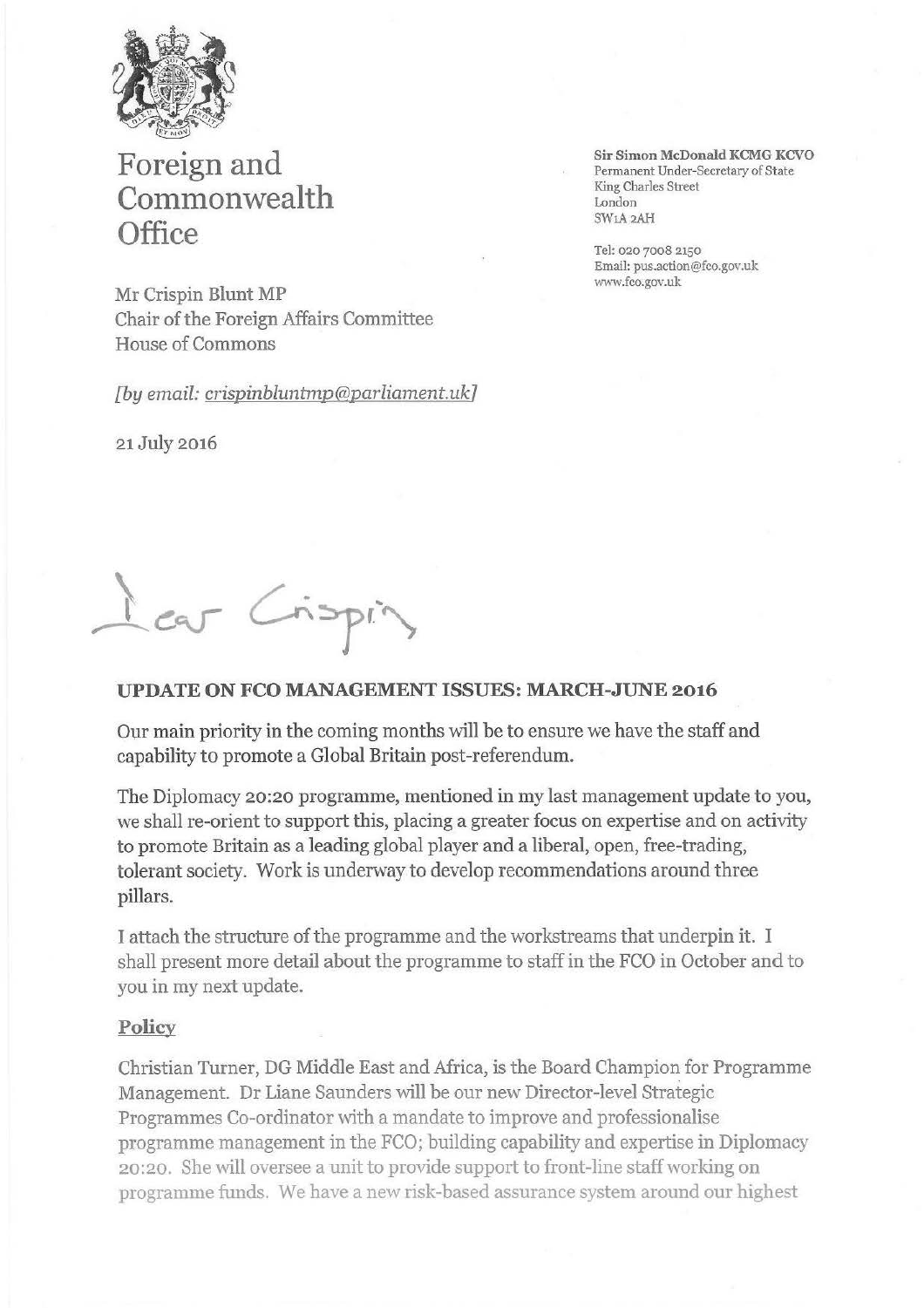risk and highest value projects. Our Executive Committee and Ministers will provide greater oversight of programme spend.

Similarly, on commercial capability we are working on a future commercial target model and blueprint in readiness for the creation of the Government Commercial Organisation and in line with the action plan for the FCO Commercial Capability Review 2015. In conjunction with this, the government procurement card initiative is also targeting a further 40% reduction in purchase order/invoice transactions to deliver a smaller, more efficient, back office function.

## **People**

The Diplomacy 20:20 programme includes work on Human Resources that was already on track, which includes the delivery of the Workforce Strategy in October and its implementation through to 2020. This work will also review FCO staffing needs following the EU referendum result.

The April 2016 target level attainment (TLA) for language capabilities across FCO Posts had increased to 45% from 39% in December 2015. We will use the performance management process to take action if officers have not reached their TLA.

Foundation Level marked its first full year of operation in April 2016. Four Faculties have launched their Practitioner Level offers (Europe; Languages; International Policy; and Consular and Crisis Management) with the other seven Faculties scheduled to launch this year. The Academy is now working to ensure that it meets the changed demands following the referendum, including on trade policy and negotiation.

Our Diversity & Inclusion work continued to focus on Black and Minority Ethnic staff. We have run a campaign on inclusivity, under the auspices of the Good Line Manager Guide; and we are participating in a Cabinet Office exercise to identify metrics for measuring social mobility in the UK workforce.

# **Network**

## **One HMG Overseas**

The One HMG Network Board – which is chaired by the FCO's Chief Operating Officer - has continued to work well, with an objective to run collectively One HMG overseas in a way that maximises the effectiveness, efficiency and impact of all HMG activity overseas. We have been working with all 33 partners who use the FCO platform overseas to agree a new Memorandum of Understanding that formalises the services provided to FCO and partner staff at our Posts. This aligns with the new charging regime we agreed with partners in 2015. We expect all partners to sign the new MOU by the end of July.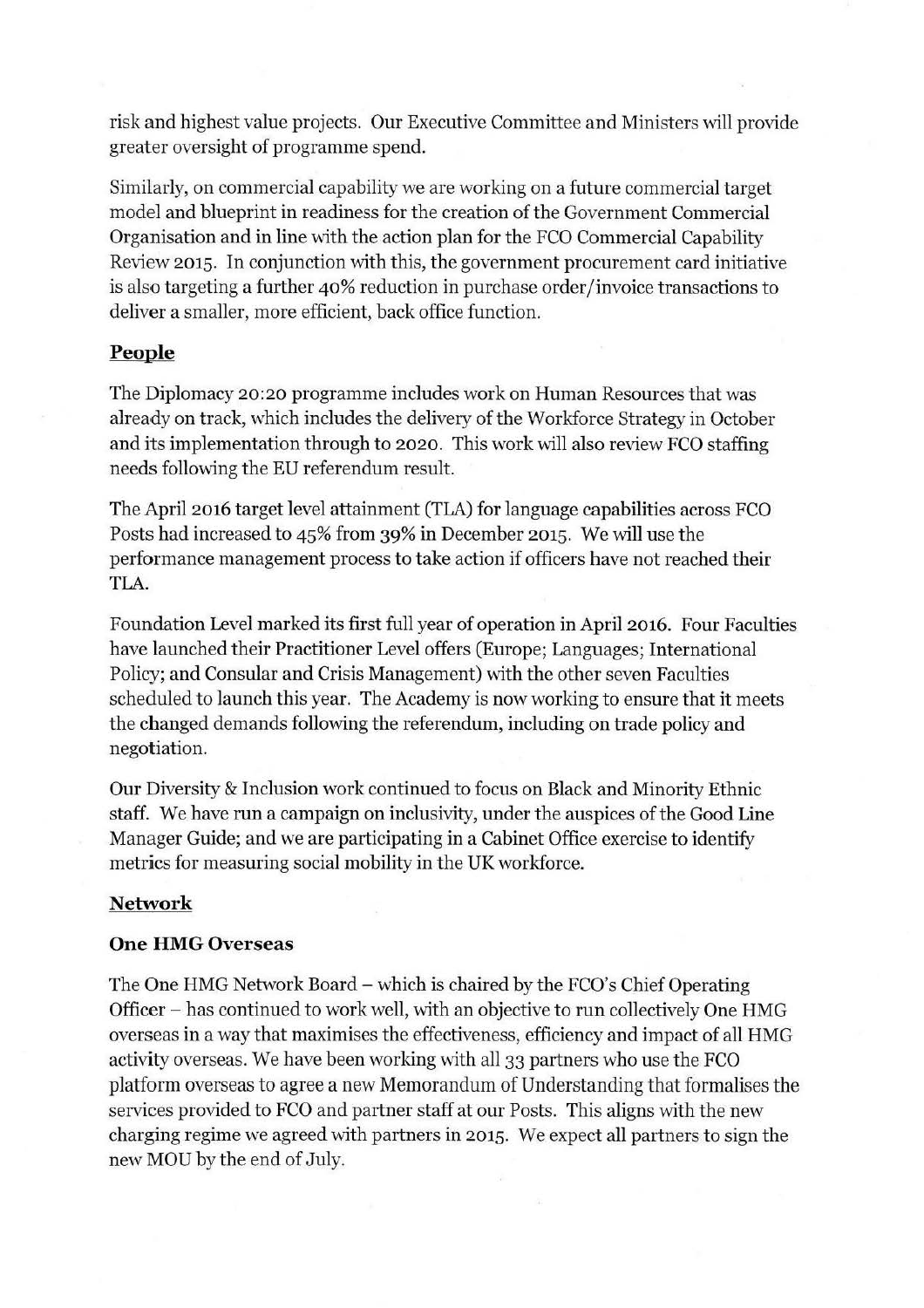Some elements of One HMG have been in operation for some time. The One HMG Overseas Healthcare Contract has been in operation since March 2015 and covers the healthcare needs of 23,000 staff and family members from 14 government departments. The most recent review of the contract noted the clinical assessment of the service was that it was of a gold standard globally, as no other sovereign state has such a cross-government scheme that provides a consistent service and supporting high quality clinical information.

### **Estates**

Our UK Estates Reform project is on track. The final groups of staff are now moving into their new offices, the temporary accommodation units in the courtyard are due to be removed by the autumn. This may change if the FCO main building houses more than just the ministerial team of the Department for International Trace.

The occupation date of our new High Commission in Abuja will now be spring 2017 owing to local delays with the main contractor. I attach our quarterly update on sales and purchases. I would be grateful if, as usual, you would treat this as confidential as it is commercially sensitive.

We now have 27 co-location arrangements in 24 locations. We have just agreed a licence for the US to co-locate with us in Wellington and the Canadians will move on to our platform in Lusaka in September. Negotiations are also progressing for us to co-locate with Canada in Santo Domingo, and with the Poles to move on to our platform in Chisinau.

## **Security**

Security incidents related to terrorism continue to proliferate across the global network with attacks, often inspired by Daesh, taking place in Kabul, Mogadishu, Baghdad, Turkey (Istanbul, Ankara, and Gaziantep), Paris and Orlando. Istanbul saw two attacks in June, one in a popular tourist area and the second at Ataturk Airport. There have now been six major terrorist attacks in Turkey this year and while the PKK is still considered by the Turkish Government to be the greatest threat, there has been a marked shift towards considering the threat from Daesh, which was not the case six months ago. Also in June, a mini bus carrying members of our Ghurkha guarding contingent in Kabul passed the location where, only minutes later, an IED exploded, killing 15 members of the Canadian Ghurkha guard force. We continue to keep our posture and mitigation measures against all forms of threat – terrorism, crime, civil disorder, conflict, and espionage – particularly in response to threat reporting. The attempted coup in Turkey has had an impact on staff morale.

We are on track to meet the SDSR commitment of moving to a Single Vetting Unit. Our IT investigations into leaked Diptels prior to the referendum established that these leaks did not come from FCO IT. Linking across to the Knowledge and